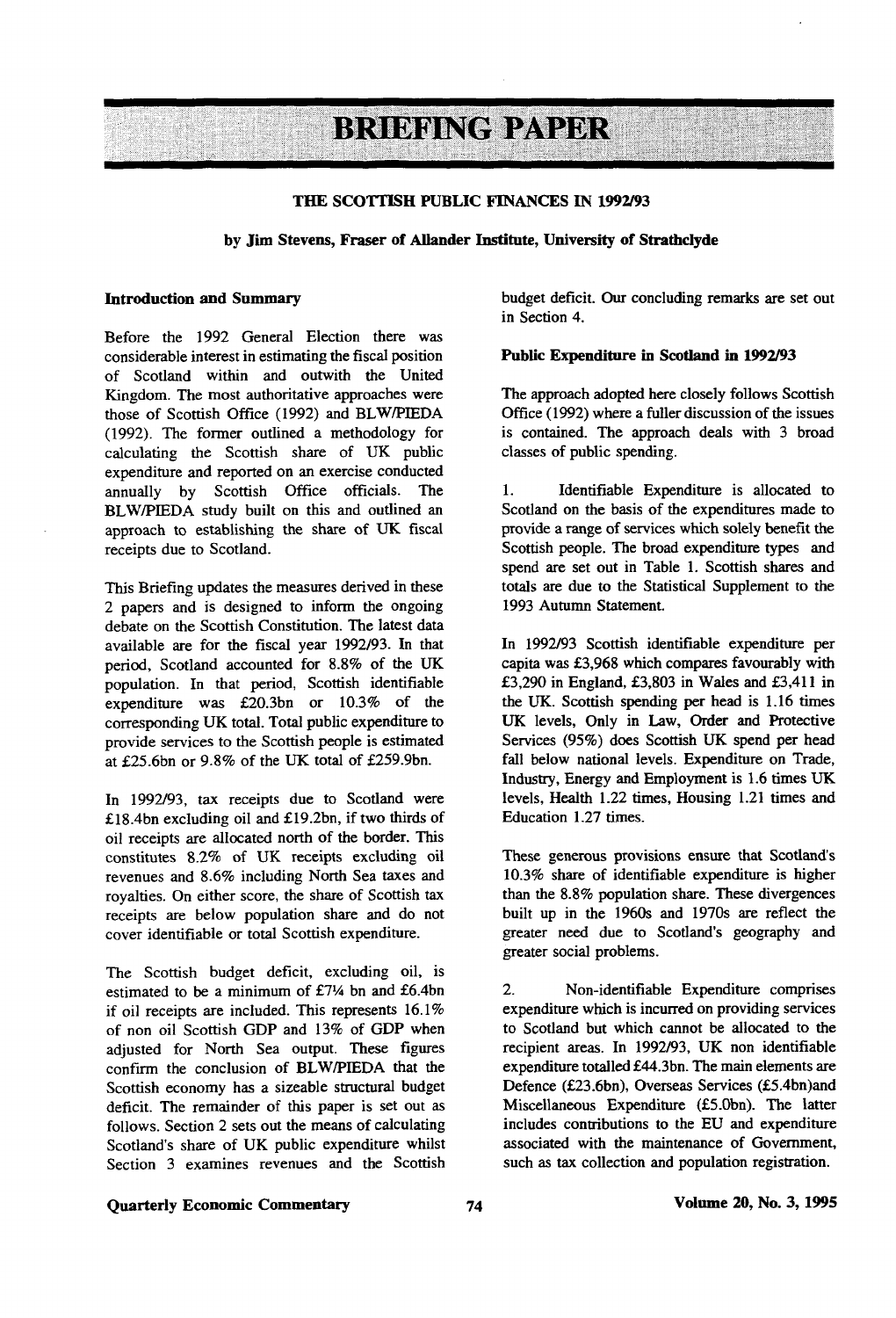The Scottish Office approach is one of allocating this spend to regions if possible to do so from knowledge of the spend and detailed spending records. Otherwise, GDP share is used to allocate spend to Scotland. In 1990/91, Scotland's share of non-identifiable spend was 7%% of the UK total.

The 1992/93 share cannot be derived from published data. However, Scottish Office sources suggest that it has increased. Certainly, because of the geography of recession Scotland's GDP share has increased from 8.2% in 1990 to 8.7% in 1992. In this paper we stick with the estimate share for 1990/91 which we believe is extremely conservative. On this basis, non-identifiable expenditure due to Scotland in 1992/93 is projected at £3.4bn.

3. Other Expenditure comprises privatisation proceeds, LA and central government debt interest and various accounting adjustments needed to bring expenditure into line with national accounting procedures. In 1992/93, UK spending on these areas amounted to £18.4bn. In 1990/91, the Scottish Office estimated that 10% of such expenditure was due to Scotland.

It is not possible to replicate these calculations for 1992/93 on the basis of the information set out in the relevant Autumn Statement. Again, the Scottish Office estimate that it has increased from the 10% evident in 1990/91. This is plausible given movements in GDP share, share of Capital Consumption and local authority debt share. In this exercise we have increased Scottish share in 1992/93 to 1014% which implies that Other Expenditure in Scotland totalled £1.9bn.

Taken together, we estimate that total public expenditure in Scotland in 1992/93 totalled £25.6bn. This represents 9.8% of total UK General Government Expenditure of £259.9bn. Again, this lies above our population share of 8.8%.

#### **Scottish Government Revenues in 1992/93**

In this section, we set out our estimates of Government receipts due to Scotland. The approach taken here follows BLW/PIEDA (1992) and involves estimating Scottish share of specific receipts. Table 2 sets out our measures of Scottish revenue before and after oil revenues. The rationale for these shares is as follows-

Income Tax: Scottish share of UK Income Tax is derived from the 1994 Inland Revenue Statistics and is circa  $7\frac{1}{2}\%$ .

VAT and Indirect Taxes: This is derived from the Family Expenditure Survey and is the Scottish share of UK spend on VAT rated goods. In 1992/93 this is circa 7%%. A similar approach is taken towards Tobacco and Alcohol Duties.

National Insurance Contributions: The 8.4% share of these revenues was supplied by the Scottish Office from UK Treasury estimates.

Local Authority Taxes: Scottish shares of UK council tax and business rates were supplied by the Scottish Office. Scotland accounts for 8.9% of UK non domestic rates which is higher than GDP share of 8.7% and for 9.4% of council tax payments which is higher than the 8.8% population share.

Other Revenues: Shares of other taxes such as non North Sea Corporation Tax and of surpluses and receipts were based on the 1992 GDP share of 8.7%

North Sea Revenues: The 1994 Inland Revenue Statistics indicate that UK oil receipts were circa £1.3bn. Since the UK continental shelf is a separate planning region, these are not due to Scotland. Thus, in our 'ex oil' calculations none of these revenues accrue to Scotland. An alternative would be to allocate these revenues on the basis of population share. This would make little difference to the estimates. In our 'with oil' measure , we assume that Scotland receives two thirds of UK oil & gas receipts.

On this basis, Table 2 presents 2 estimates of government revenue in Scotland. Excluding Oil, Scottish revenues are £18.4 bn of 8.2% of UK non oil revenue. Alternatively, if Scotland receives two thirds of North Sea receipts then Scottish revenues are £19.2bn or 8.6% of total UK receipts. In neither case do revenues cover identifiable expenditure let alone total public spending in Scotland.

Table 3 set outs the Fiscal Deficit in 1992/93 based on the approach set out above. Ex Oil, the deficit is £7%bn or 16.1% of non oil GDP. With oil, the deficit in £6.4bn or 13.0% of Scottish GDP. These results are broadly in line with those of BLW/PIEDA which are set out in Table 4.

### **Concluding Remarks**

Calculations such as these are subject to a degree of imprecision due to the need to use estimates of

# **Quarterly Economic Commentary 25** 75 Volume 20, No. 3, 1995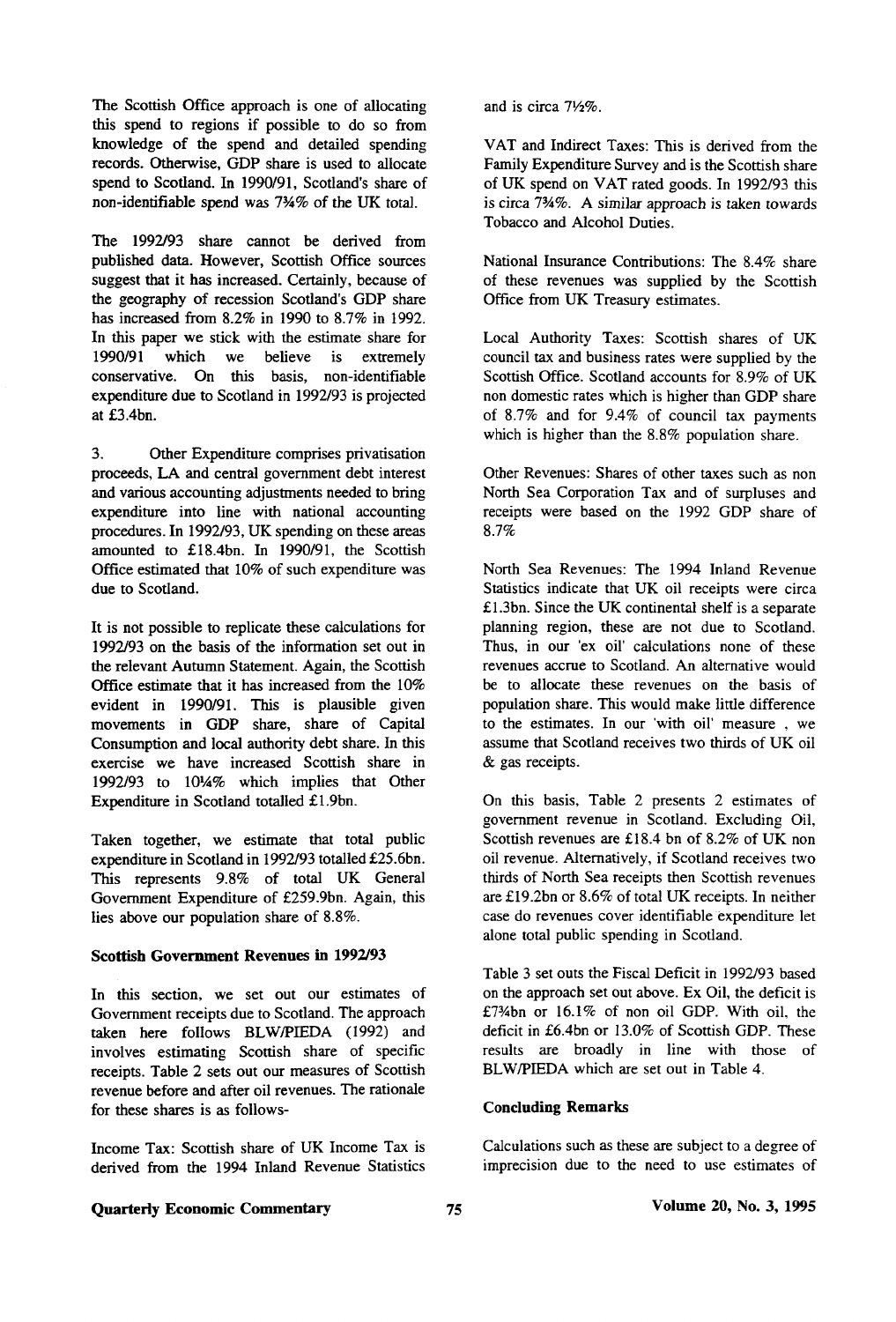shares of elements of both revenue and expenditure. The estimates themselves can be justifiably varied. However, this would not change the fundamental conclusion that Scotland possesses a substantial public sector deficit which, including oil, is likely to be in the region of 10-15% of GDP.

The approach itself can be criticised. The Scottish Office methodology concentrates on isolating the funds required to provide a range of services to die Scottish people. Calculations such as these are produced annually by the Scottish Office, used by the Government of the day but are not normally published. Perhaps this should change and better measures of these of revenue and expenditure share should be undertaken.

An alternative approach seeks to establish the where the money used to provide services is actually spent and is most famously deployed in the Scotland on Sunday series, Scotching the Myth. The sourcing of public expenditure is not unimportant to a regional economy. The greater the first round leakage from expenditure the lower the impact of £1 of public spending on Scottish national income. Higher domestic shares of inputs to public services would increase the ability of a region to sustain the services without transfers. However, this does not affect the cost of providing the services and it is the cost and level of service received that is important. We have little difficulty in endorsing the Scottish Office methodology.

Bain (1995) suggests that such calculations are "limited and problematic". He quotes Bell & Dow as arguing that "Projecting the past pattern of revenues and expenditures into the future misses entirely the point that the purpose of Constitutional change is to ensure that the future is not like the past". All of this is true.

What is also true is that the process of constitutional change will start from such a position. Expenditure currently committed provides services that people want and need and supports jobs and incomes in Scotland and elsewhere. Irrespective of the constitutional arrangements and the changing thrust of policy, it will prove difficult to shift resources between expenditure programmes. Where we are now is extremely important and estimates of the present position form a useful starting point for discussion. To dismiss such estimates could engender further excursions into the political economy of wishful thinking.

Both devolutionists and status quo unionists can

justifiably point to the fact that Scotland appears to enjoy a generous fiscal settlement within the UK whilst nationalists appear to be faced with a black hole in the public finances of an independent Scotland. We publish these in order to inform the debate and will conclude by presenting a brief view of what these measures really mean for devolutionists and separatists.

In our view, the existence of budget deficits and substantial transfers of funds from England to Scodand does not undermine the basic case for devolution. However, they are problematic for schemes based on assigning Scottish tax revenues to the Scottish Parliament. These do not cover expenditure and top up grants of one kind or another would come into play. These will require negotiations with the UK treasury and for mechanisms to be put in place to determine such matters. There is a legitimate concern that these may prove destabilising and the exact arrangements have still to be fully specified.

Present proposals affect to give the parliament the scope to 'vary income tax by 3p either way'. The reality is that the Scottish Parliament is not going to get away with establishing income tax rates below those prevailing in the UK. English MPs do and will accept voting transfers to Scotland to support necessary public services. This is part and parcel of being in a Union. However, it beggars belief that English MPs would approve subsidies aimed at allowing Scots to enjoy tax rates lower than their constituents. The only power to cut Scottish taxes will be the power to follow the national rate down.

The existence of budget deficits and fiscal transfers have been wrongly presented as the cost of devolution, The argument runs like this. "There is a budget deficit in funding the budgets to be devolved. This deficit is equivalent of the sums recovered by 19p on the standard rate of income tax in Scodand. This is the cost of devolution." This sort of thinking is misconceived. These costs are real but are presently borne by people South of the Border as part of the costs and benefits of being in a Union.

These transfers will only become the cost of devolution if a UK Government decides to shift the burden of payment to those in Scotland or to bring Scottish spending levels in line with those south of the border. This would be a political decision requiring direct policy measures and not something that would automatically happen and would be part of what Hood (1995) has referred to as a

## Quarterly Economic Commentary **20, No. 3, 1995 Volume 20, No. 3, 1995**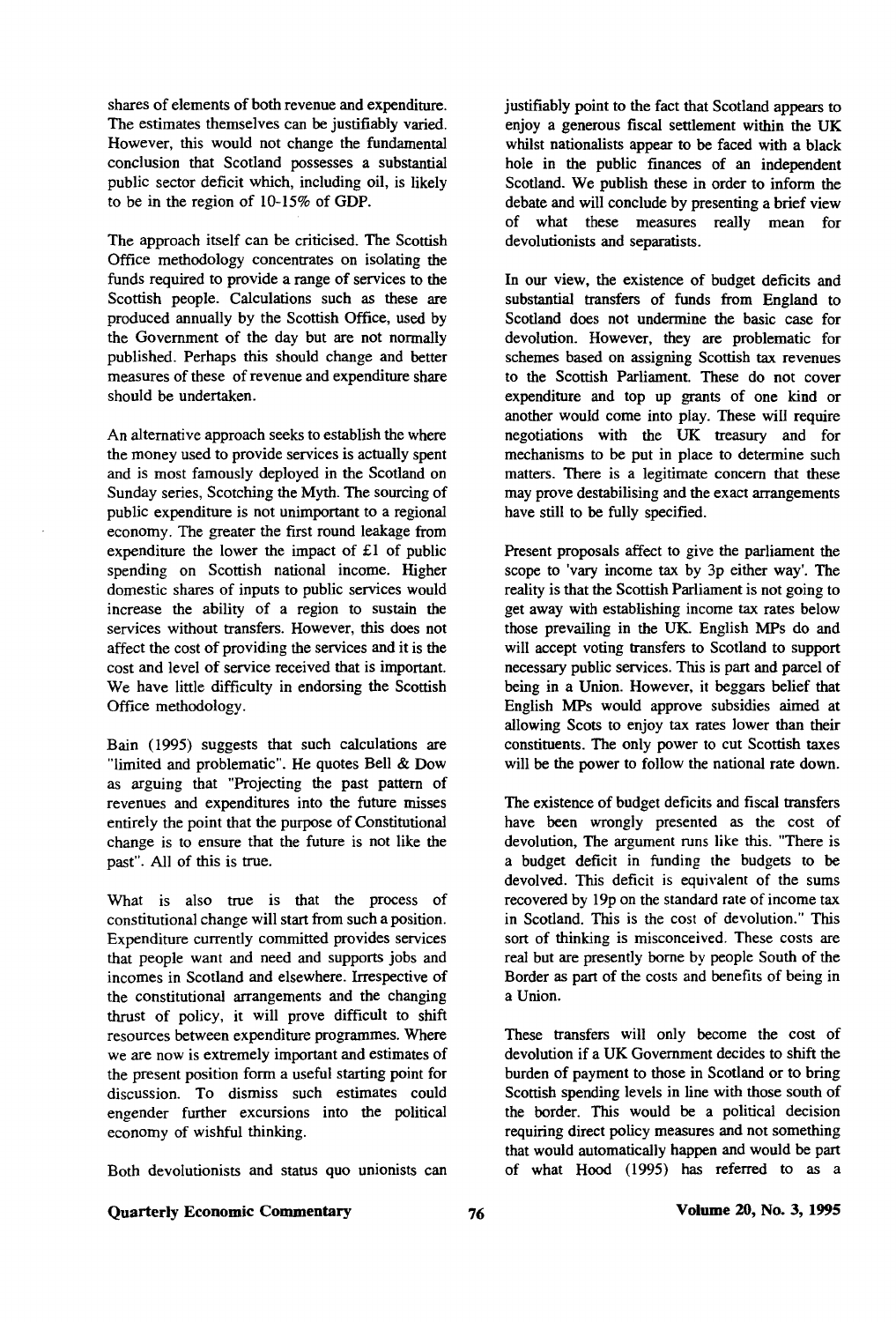"malevolent scenario". It is hard to believe that a UK Government could engage in cutting Scottish expenditures below need and expect die Union to survive. This whole episode smacks of the politics of Disneyland.

The implications for separatists are more fundamental. It is at this point that we should bear in mind that a government of an independent Scodand would have scope to reduce expenditure or to vary a range of taxes. In our view, taxes have become an issue in industrial location and the power to raise substantial revenues would be illusory. The Labour Party is correct not to devolve business taxation and regulation to their proposed Scottish legislature. In reality, the scope to cut spending in an independent Scodand would arise mainly in the non-identifiable elements particularly defence and overseas services.

All opposition parties believe that investment in people, capacity and infrastructure are necessary to regenerate Scodand. An independent Scottish government would initially require to tax or borrow more just to maintain the present level of services and support. A separate Scottish parliament would appear less well placed to engage in renewal than a devolved legislature or even an unreconstructed union. In this light, we look forward to the forthcoming SNP Scottish budget which promises to cut taxes and increase expenditure. Even in Brigadoon, Kaldor's laws of financial arithmetic will still hold!

#### **References**

Bain (1995): Political change promises to harness unique assets.: Scotland on Sunday (19/03/95).

BLW/PIEDA (1992): The Act of Disunion of 1992: Scodand's Economy and Budget Position under both Devolution and Independence within Europe.

Hood (1995): Inward Investment and Scottish Devolution: Towards a Balanced View.

Scottish Office (1992): Government Expenditures and Revenues in Scotland.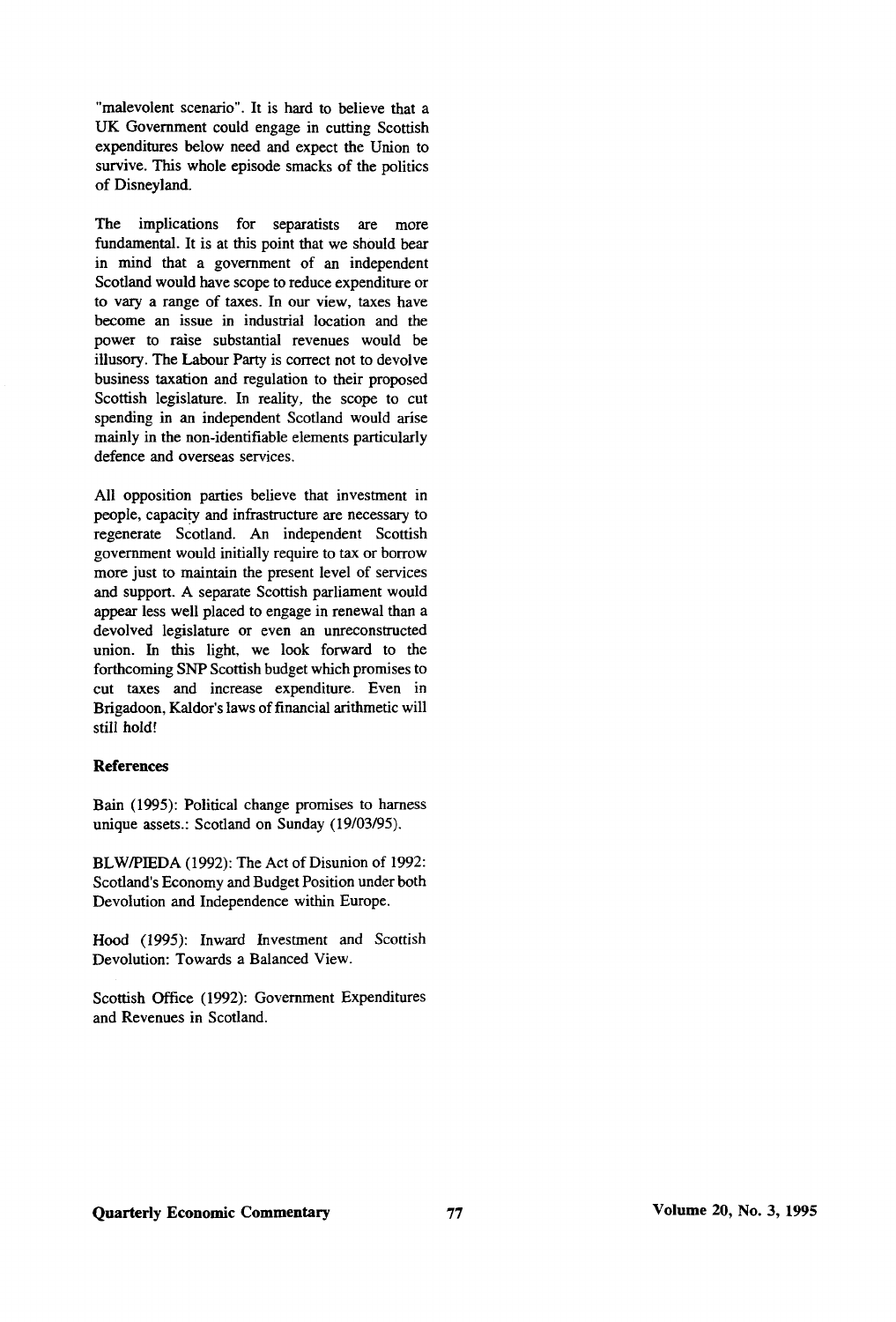| Table 1                              |                              |         |            |  |
|--------------------------------------|------------------------------|---------|------------|--|
| <b>Scottish Public Expenditure</b>   |                              |         |            |  |
| 1992/93                              |                              |         |            |  |
|                                      | Identifiable Expenditure(£m) |         |            |  |
|                                      | <b>Scotland</b>              | UK      | shr $(\%)$ |  |
| Agriculture, Forestry & Fisheries    | 331                          | 2039    | 16.2       |  |
| Trade, Industry, Energy & Employment | 730                          | 5147    | 14.2       |  |
| Roads & Transport                    | 816                          | 8231    | 99         |  |
| Housing                              | 652                          | 6120    | 10.7       |  |
| <b>Other Environmental Services</b>  | 1048                         | 9046    | 11.6       |  |
| Law, Order & Protective Services     | 1122                         | 13405.  | 8.4        |  |
| Education                            | 3647                         | 32573   | 11.2       |  |
| National Heritage                    | 157                          | 1326    | 11.8       |  |
| Health & Social Services             | 4405                         | 40990   | 10.7       |  |
| <b>Social Security</b>               | 7178                         | 78003   | 9.2        |  |
| MiscellaneousExpenditure             | 181                          | 299     | 60.5       |  |
| <b>Total Identified</b>              | 20267                        | 197179  | 10.3       |  |
| Non identifiable Expenditure         | 3434                         | 44307   | 7.8        |  |
| UK Other Expenditure (fbn)           | 1.9                          | 18.4    | 10.3       |  |
| Total Expenditure                    | 25.6                         | 259.9   | 9.8        |  |
| Population (000s)                    | 5111.2                       | 57998.4 | 8.8        |  |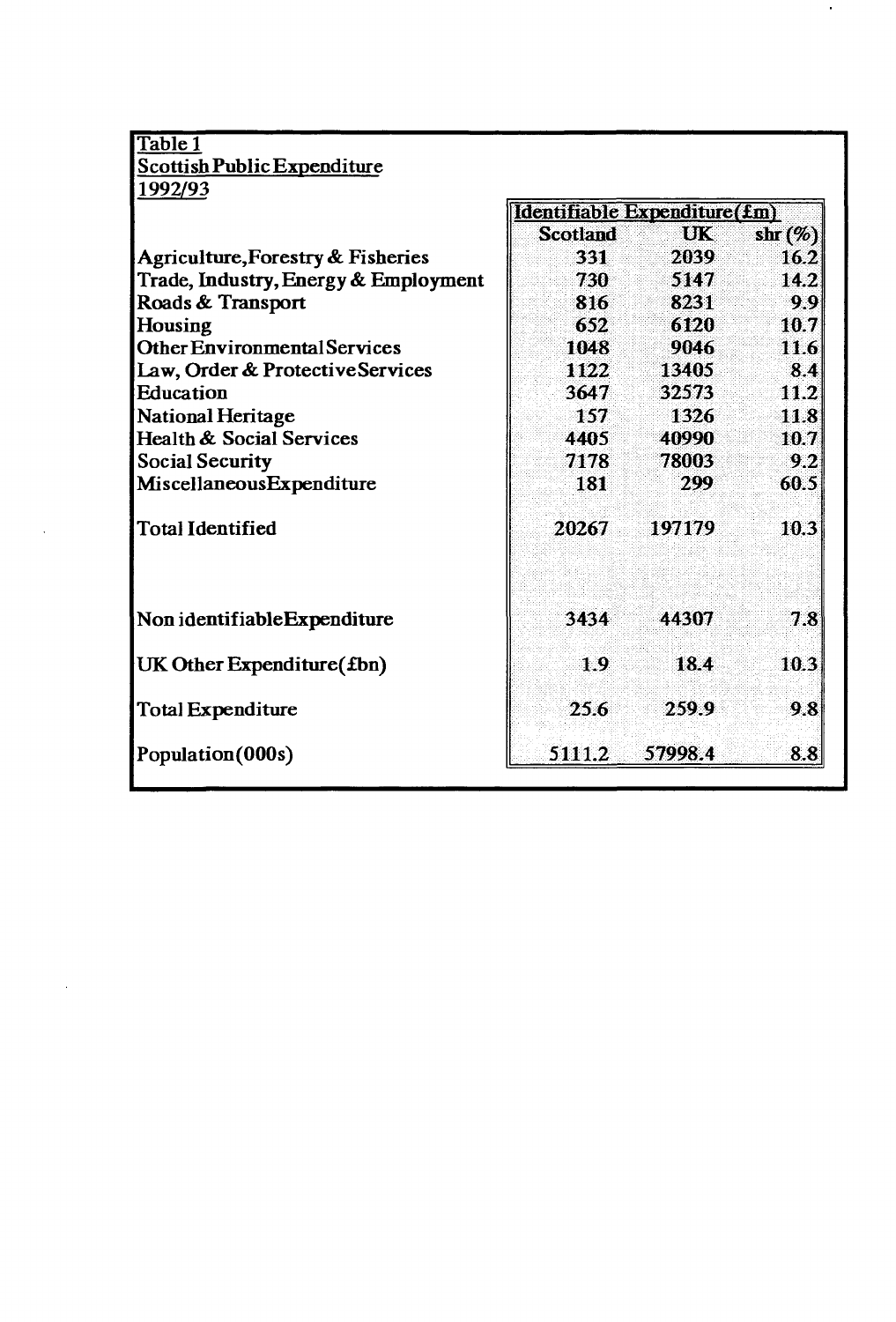| Table 2                            |                        |                          |                                          |                                           |  |  |
|------------------------------------|------------------------|--------------------------|------------------------------------------|-------------------------------------------|--|--|
| <b>Scottish Fiscal Revenues</b>    |                        |                          |                                          |                                           |  |  |
| 1992/93                            |                        |                          |                                          |                                           |  |  |
|                                    | UK<br>Receipts<br>£ bn | Scottish<br><b>Share</b> | (Ex Oil)<br>Scottish<br>Receipts<br>£ bn | (Inc Oil)<br>Scottish<br>Receipts<br>£ bn |  |  |
| Receipts                           | 223.9                  | 8.6                      |                                          | 19.2                                      |  |  |
| Receipts (ex Oil)                  | 222.7                  | 8.2                      | 18.4                                     |                                           |  |  |
| <b>Inland Revenue</b>              | 75.7                   |                          | 5.8                                      | 6.3                                       |  |  |
| <b>Income Tax</b>                  | 56.5                   | 7.5                      | 4.2                                      | 4.2                                       |  |  |
| Non North Sea Corporation Tax      | 15.0                   | 8.7                      | 1.3                                      | 1.3                                       |  |  |
| North Sea Corp Tax                 | 0.7                    | 66.7                     |                                          | 0.5                                       |  |  |
| <b>PRT</b>                         | 0.0                    | 66.7                     |                                          | 0.0                                       |  |  |
| <b>Capital Gains Tax</b>           | 1.0                    | 8.7                      | 0.1                                      | 0.1                                       |  |  |
| <b>Inheritance Tax</b>             | 1.2                    | 8.7                      | 0.1                                      | 0.1                                       |  |  |
| <b>Stamp Duties</b>                | 13                     | 8.7                      | 0.1                                      | 0.1                                       |  |  |
| <b>Customs &amp; Excise</b>        | 63.4                   |                          | 5.3                                      | 5.3                                       |  |  |
| <b>VAT</b>                         | 37.4                   | 7.8                      | 2.9                                      | 2.9                                       |  |  |
| <b>Petrol Duty</b>                 | 11.3                   | 7.5                      | 0.8                                      | 0.8                                       |  |  |
| <b>Tobacco Duty</b>                | 6.1                    | 12.2                     | 0.7                                      | 0.7                                       |  |  |
| <b>Alcohol Duty</b>                | 5.1                    | 8.6                      | 0.4                                      | 0.4                                       |  |  |
| Betting & Gaming Tax               | 1.0                    | 8.7                      | 0.1                                      | 0.1                                       |  |  |
| Car Tax                            | 0.5                    | 7.5                      | 0.0                                      | 0.0                                       |  |  |
| <b>Customs Duties</b>              | 1.8                    | 8.7                      | 0.2                                      | 0.2                                       |  |  |
| <b>Agricultural Levies</b>         | 0.2                    | 10.3                     | 0.0                                      | 0.0                                       |  |  |
| <b>Other Taxes &amp; Royalties</b> | 21.7                   |                          | 1.8                                      | 2.2                                       |  |  |
| <b>Vehicle Excise Duties</b>       | 3.2                    | $7.5^\circ$              | 0.2                                      | 0.2                                       |  |  |
| <b>Oil Royalties</b>               | 0.5                    | 66.7                     |                                          | 0.3                                       |  |  |
| Rates                              | 13.8                   | 8.9                      | 1.2                                      | 1.2                                       |  |  |
| <b>Other Taxes &amp; Royalties</b> | 4.2                    | 8.7                      | 0.4                                      | 0.4                                       |  |  |
| <b>Social Security Receipts</b>    | 37.4                   | 8.4                      | 3.1                                      | 3.1                                       |  |  |
| Council Tax                        | 8.7                    | 9.4                      | 0.8                                      | 0.8                                       |  |  |
| Interest & Dividends               | 5.2                    | 8.7                      | 0.5                                      | 0.5                                       |  |  |
| <b>Gross Trading Surplus</b>       | 4.1                    | 8.7                      | 0.4                                      | 0.4                                       |  |  |
| <b>Other Receipts</b>              | 7.7                    | 8.7                      | 0.7                                      | 0.7                                       |  |  |

**Derived from: Financial Statement and E Table 1.2: The Finance of budget Report f the Public rt: 1993/94: Sector**